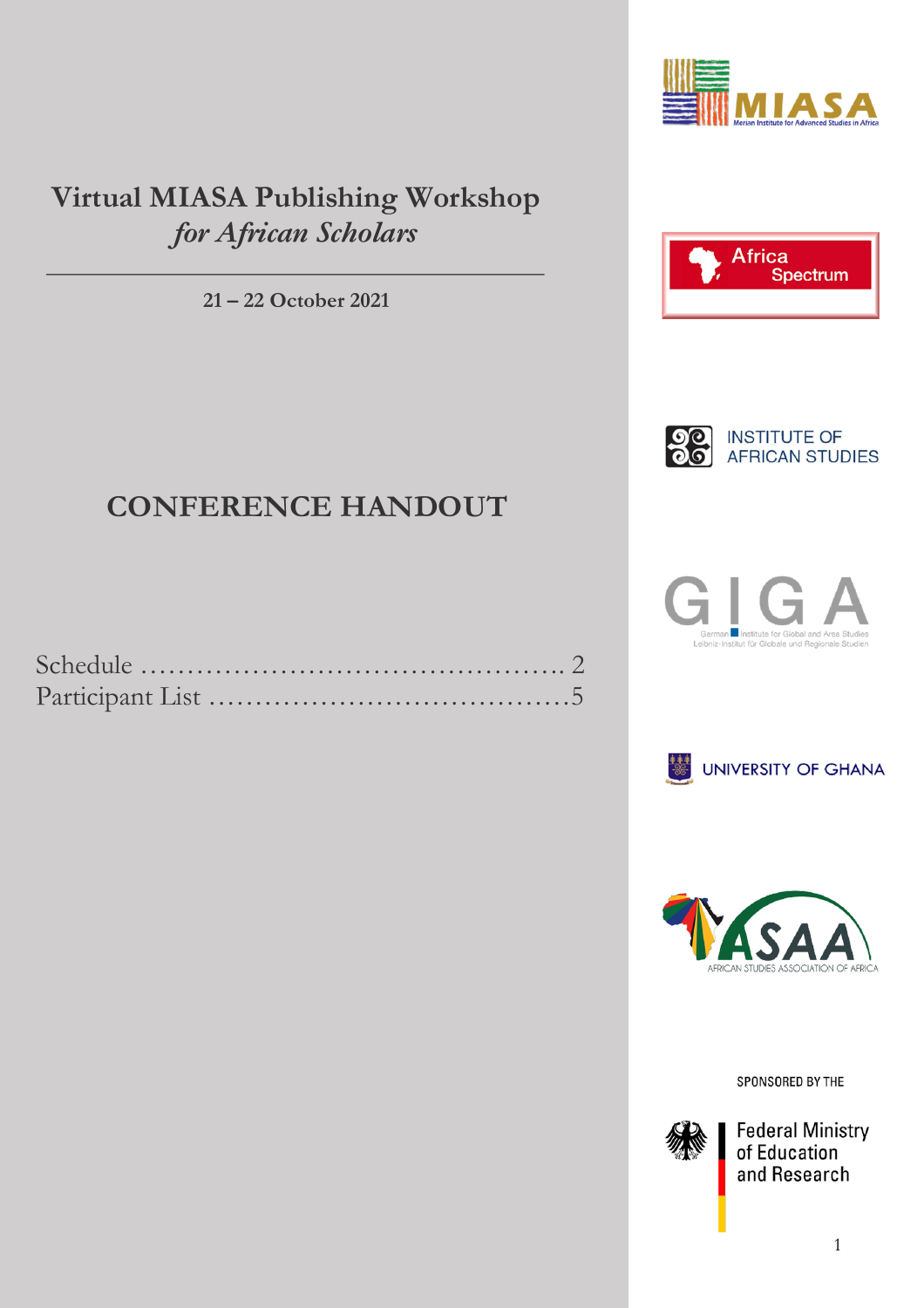











SPONSORED BY THE



**Federal Ministry** of Education and Research

# **Virtual MIASA Publishing Workshop** *for African Scholars*

**21 – 22 October 2021**

Workshop Agenda **Day 1: Thursday, 21 October**  *Schedule following GMT time zone.* 

- 09:00 10:00 Introduction to workshop programme, theoverarching question of sustainable governance, organisers, and participants
- 10:00 10:15 Coffee break (optional virtual exchange via Wonder)
- 10:15 11:15 Plenary session I: Writing a strong journal article – abstract, main body and formalities (Dr Julia Grauvogel and Dr Grace Musila)
- 11:15 12:45 Editor and peer feedback session 1: Recent developments in African literature, linguistics and medicine, and its implications for sustainable development (Chair: Dr Grace Musila)
	- Ukeme Akpan Udoh: Symbolic femininity: Music in Chinua Achebe's Things Fall Apart (Discussant: Dr Grace Musila)
	- Boubacar Bocoum: Intrasentential and extrasentential code-switching among young bilingual speakers in Bamako: A conversation analytical perspective (Discussant: Dr Grace Musila)
	- Prevan Moodley: "It is now in your hands": South Africa's 2020 health-promotion response to COVID-19 as a new formation of medicine (Discussant: Dr Peter Narh?)
- 12:45 13:45 Lunch break (optional virtual exchange via Wonder)

13:45 – 15:00 Plenary session 2: Behind the scenes – demystifying the editorial process (Prof Akosua Adomako Ampofo and Prof Leonardo Arriola)

15:00 – 15:15 Coffee break (optional virtual exchange via Wonder)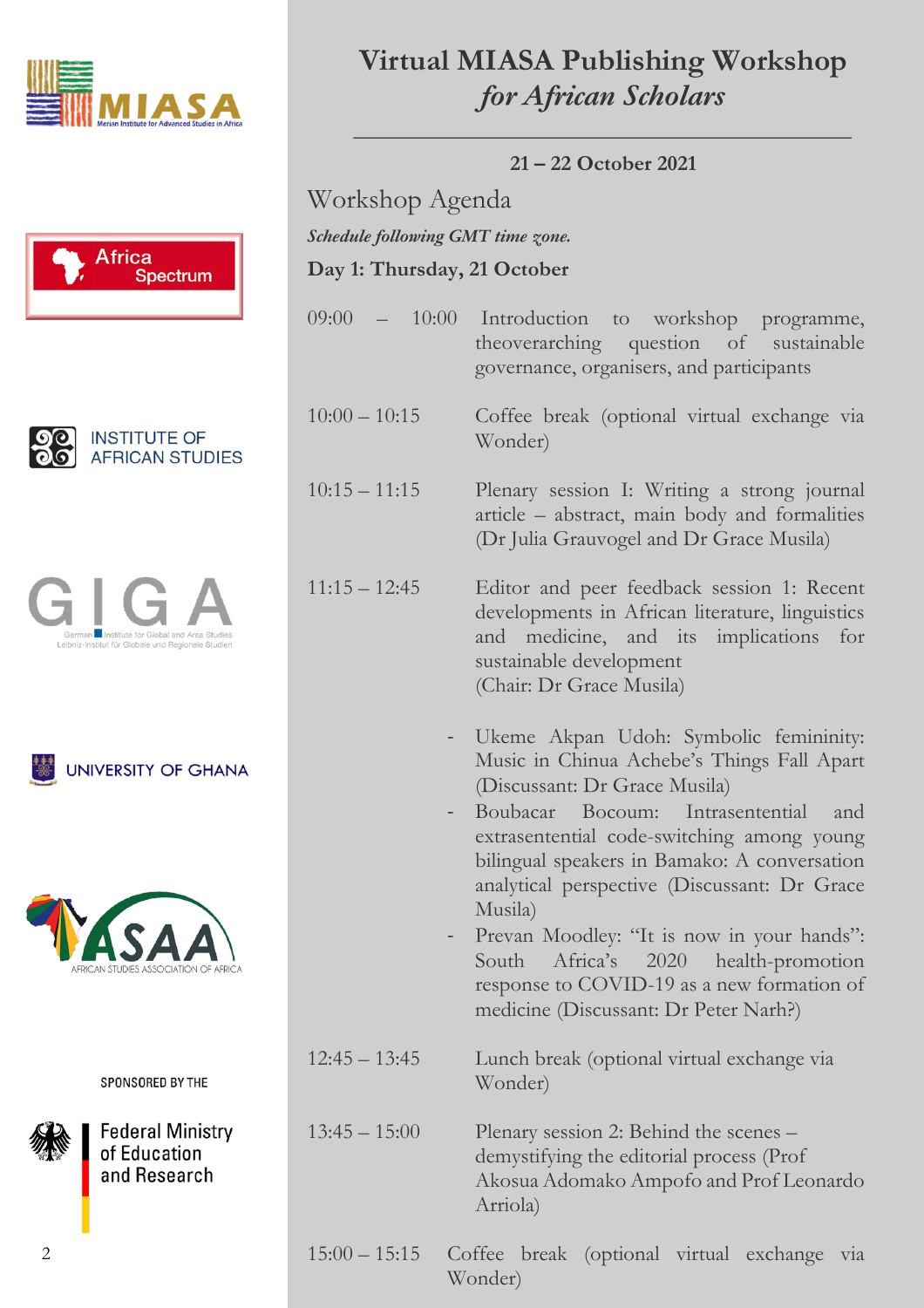## **Virtual MIASA Publishing Workshop** *for African Scholars*

**21 – 22 October 2021**

### Workshop Agenda

#### **Day 1: Thursday, 21 October**

- 15:15 16:45 Editor and peer feedback session 2: Gender and sustainable governance: The politics of female activism (chair: Prof Martha Johnson)
	- Rowland Chukwuemeka Amaefula: No longer a laughing matter: social media and the mainstreaming of female humourists in Nigeria (Discussant: Prof Akosua Adomako Ampofo)
	- Eugenia Anderson: "We also play a role": Gender and student activism in Ghana (Discussant: Prof Martha Johnson)
	- Réginas Ndayiragije: Gender quotas and portfolio allocation in Burundi: Is the quality in the quantity? (Discussant: Dr Julia Grauvogel)



#### **Day 2: Friday, 22 October**

- 09:00 10:30 Editor and peer feedback session 3: Local ownership and resistance vis-à-vis sustainable development and governance projects (Chair: Dr Alena Thiel)
	- Johannes Bhanye: Making a living in a rough peri-urban neighbourhood (Discussant: Dr Alena Thiel)
	- Amanuel Tesfaye Kebede: Special economic zones as instruments of industrial policy: The Ethiopian experience (Discussant: Dr Peter Narh)
	- Antoinette Danebai Lamana: The mobilization of rice farmers in response to the state reforms around the Southern Lake Chad Basin (Discussant: Prof Gordon Crawford)













SPONSORED BY THE



**Federal Ministry** of Education and Research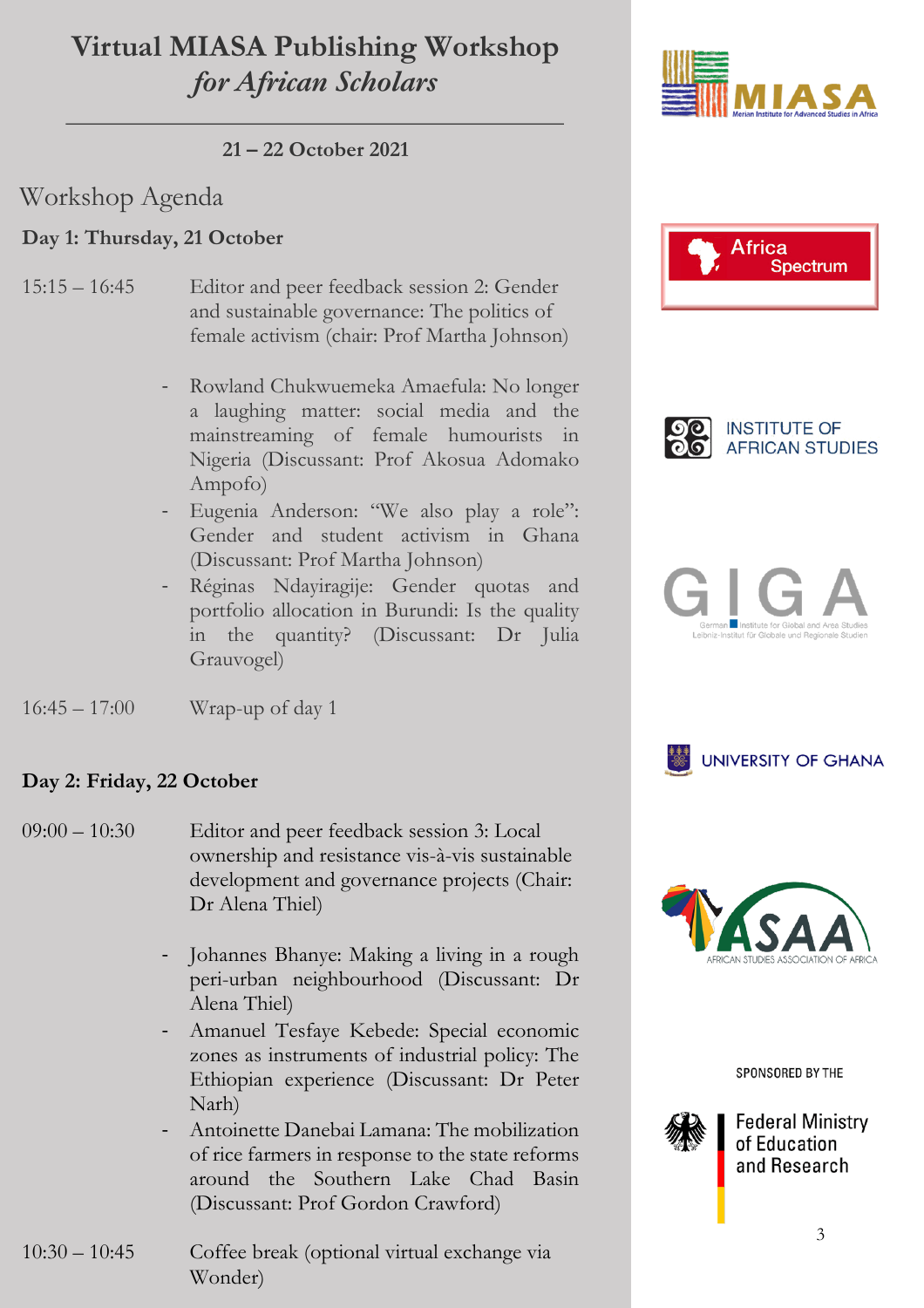











SPONSORED BY THE

**Federal Ministry** of Education and Research

# **Virtual MIASA Publishing Workshop** *for African Scholars*

**21 – 22 October 2021**

Workshop Agenda

### **Day 2: Friday, 22 October**

10:45 – 12:00 Plenary session 3: Imbalances in academic knowledge production on Africa – roundtable with Dr Susann Baller, Dr Lynda Irolou and William Musamba moderated by Lynda Irolou

12:00 – 13:00 Lunch break (optional virtual exchange via Wonder)

13:00 – 14:30 Editor and peer feedback session 4: Precolonial, colonial, and post-colonial governance and state formation (chair: Edwina Ashie-Nikoi)

> - Helen Ufuoma Ugah: 'We will not atikuloot our future!': Nigerianness as stance-taking in online political discussion forums (Discussant: Prof Akosua Adomako Ampofo)

> Silindile Nanzile Mlilo: Governance of cultural diversity: An overview from pre-colonial to post-colonial African state – the case of Botswana (Discussant: Dr Edwina Ashie-Nikoi)

> - William Musamba: British colonial restructuring of Busogaland: An analysis of the theoretical debates and trajectories in the creation of an African ethnicity (Discussant: Prof Leonardo Arriola)

14:30 – 14:45 Coffee break (optional virtual exchange via Wonder)

14:45 – 15:30 Plenary session 4: Understanding decision letters and writing response memos (Dr Grauvogel and Dr Edwina Ashie-Nikoi)

15:30 – 16:00 Individual mentoring session (with all editors)

16:00 – 16:30 Final wrap-up and feedback from participants